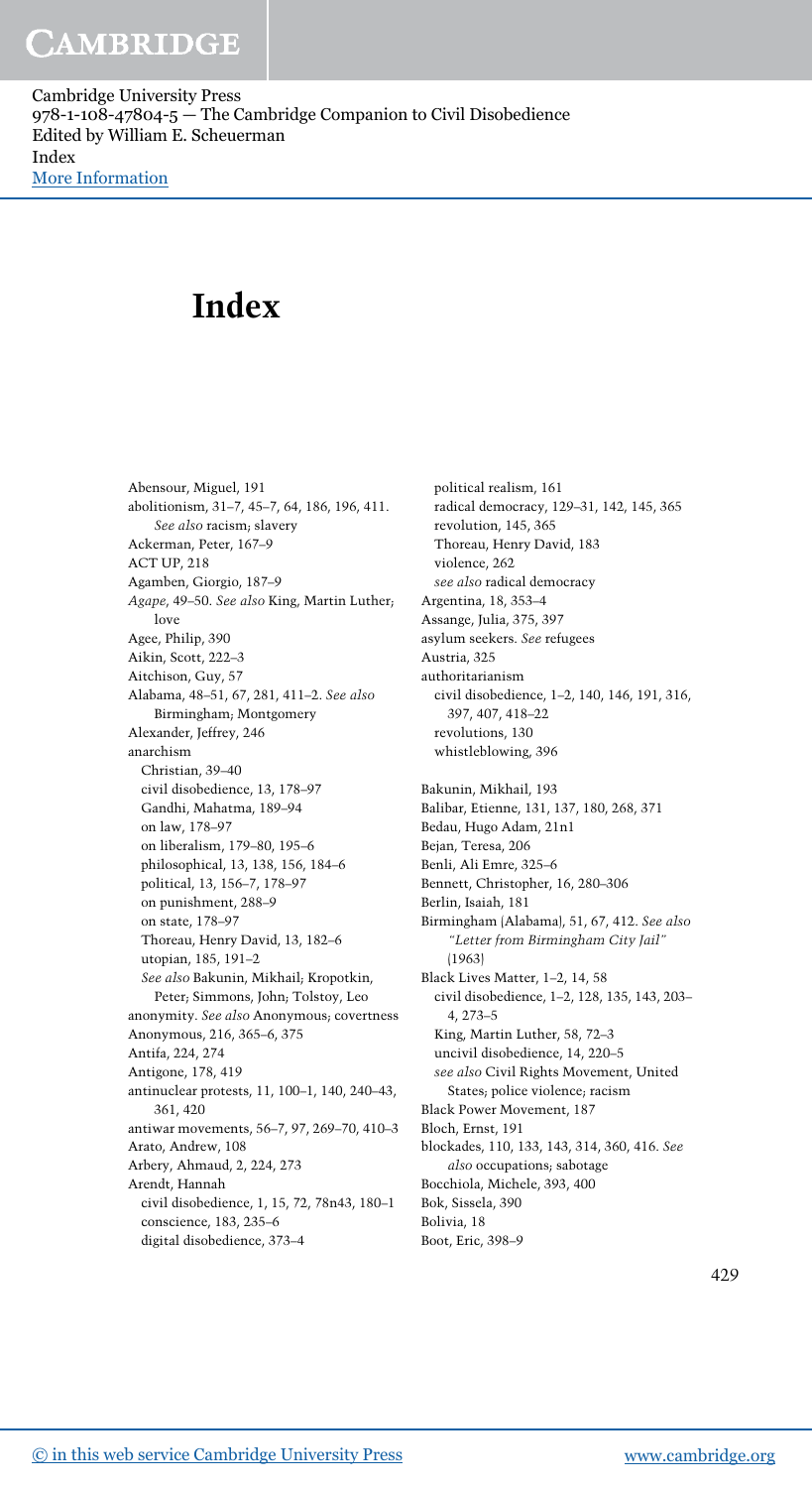Cambridge University Press 978-1-108-47804-5 — The Cambridge Companion to Civil Disobedience Edited by William E. Scheuerman Index [More Information](www.cambridge.org/9781108478045)

#### 430 index

Bowden, Brett, 319 Bray, Mark, 261 Brazil, 18 British Nonconformism, 43. See also United Kingdom Brown, John, 30, 33–4, 39, 186 Brownlee, Kimberley civil disobedience, 16, 115–16, 122, 174n19, 174n20, 175n27, 280–306 civility, 214–5, 298 punishment, 280–306 Snowden, Edward, 283, 390–1 Buchanan, Allen, 351 Buchanan, James, 165 Bulman-Pozen, Jessica, 209 Burmese Democracy Movement, 167 Butler, Judith, 5–6, 9 Button, Mark, 316 Cabrera, Luis, 17–18, 313–32 Calabrese, Andrew, 362–4 Cambridge Analytica, 384 Canada, 31, 34, 290, 325, 353 capitalism, 38, 67, 138–41, 241–3, 360, 420 Celikates, Robin, definition of civil disobedience, 209–10, 215–16 digital disobedience, 373–5 ethical dimensions of civil disobedience, 237–8 and King, Martin Luther, 57 nonviolence, 268 radical democracy, 12, 128–46, 236–9, 241 and Rawls, John, 93–5 Central American Solidarity Movement, 411, 415–16 Central Intelligence Agency (CIA), 390, 416 Ceva, Emanuele, 393, 400 Chakrabarty, Dipesh, 179 Charlottesville "Unite the Right" Rally, 223–4 Chenoweth, Erica, 168–9, 222, 265–6, 270, 418–19, 422 China, 2, 41, 221–2, 297. See also Hong Kong Chirac, Jacques, 361 Christian Realism, 156 Christianity abolitionism, 36–7 anarchism, 39–40 civil disobedience, 246, 410

conscientious refusal, 410 Gandhi, Mahatma, 46 homophobia, 212 King, Martin Luther, 29, 48–50, 62–3, 246 Locke, John, 206 pacifism, 10, 38–9, 410 political realism, 156 Tolstoy, Leo, 10, 38 Cicero, 205 citizenship deliberative democratic, 106–17 digitalization, 370–1, 373–7 global, 313–32 King, Martin Luther, 65 liberal, 86–9, 295–300 radical democratic, 134–7, 143, 180 civic disobedience, 180, 374. See also Balibar, Etienne civil disobedience aesthetic-expressive, 118–20 anarchism, 178–97 coercion, 15, 120–3, 142, 162, 216, 254–76, 316, 408, 413–5 communicative, 105–6, 212–6, 282, 295– 300, 315, 340–1 conscientiousness, 231–48, 281–2 consequences, 407–23 defensive, 108–9, 132–5, 138–9, 210–11, 259, 274 deliberative democracy, 105–24 direct vs. indirect, 282, 292–3 digitalization, 359–84 disruptive, 67, 91, 115–17, 142, 259–62, 314, 417–18 as dramatization of conflict, 271–2, 377, 417 dynamic vs. static views, 239–41 effectiveness, 20, 160, 265–6, 407–23 essentially contested concept, 4–9, 13–21, 132, 387–8 ethical dimensions, 14–15, 231–48 Dworkin, Ronald, 97–102 free speech, 212, 295–6, 298 Gandhi, Mahatma, 37–52, 189–94 global, 17–18, 113–14, 144–5, 313–32 Habermas, Jürgen, 1, 6, 109–10, 114–15, 239–43, 247 King, Martin Luther, 47–52, 56–73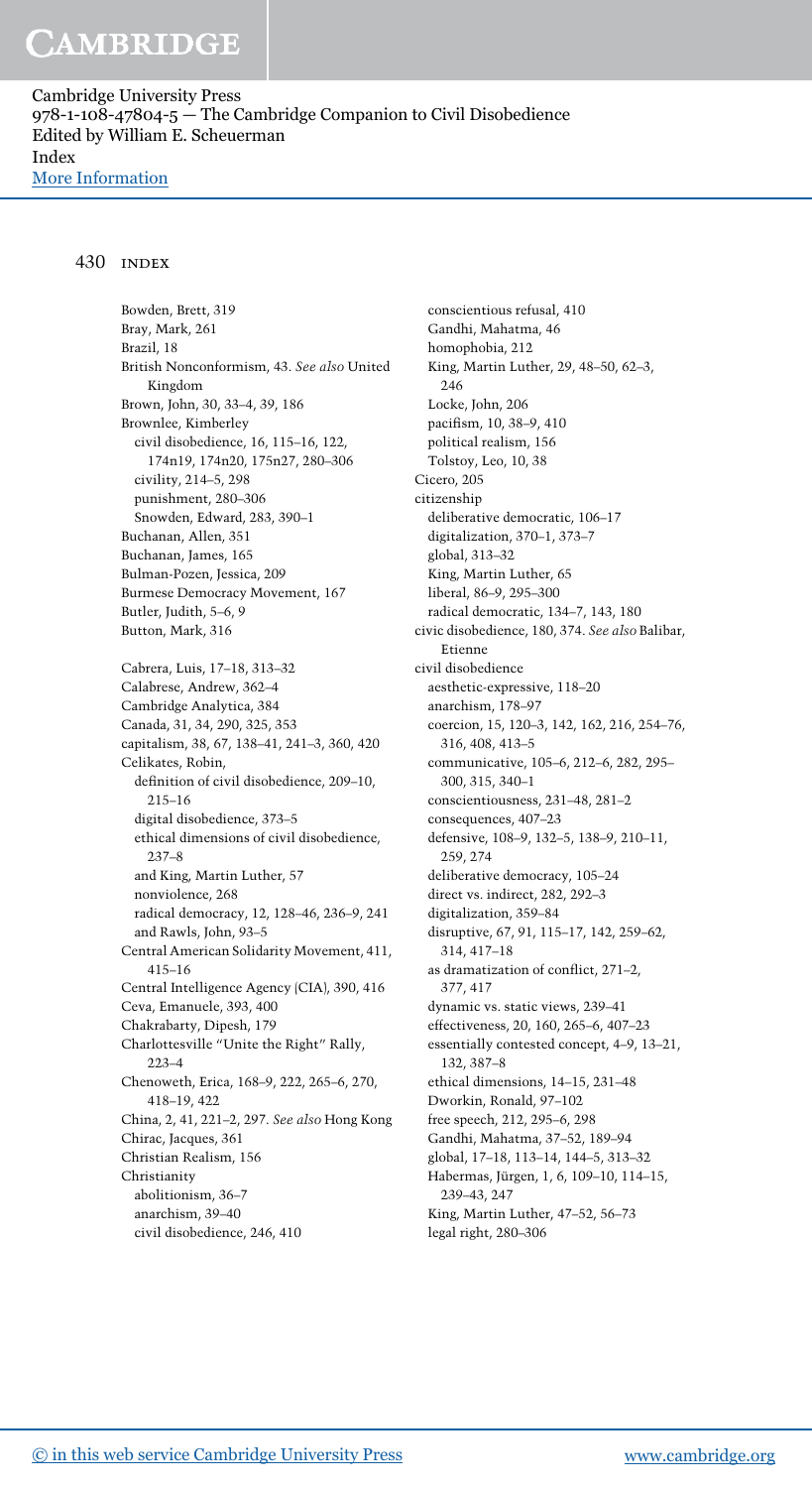Cambridge University Press 978-1-108-47804-5 — The Cambridge Companion to Civil Disobedience Edited by William E. Scheuerman Index [More Information](www.cambridge.org/9781108478045)

### index 431

legal sanctions, 2–3, 6–8, 16, 91–2, 98–103, 160, 209, 212, 214, 280–306, 409–10 liberalism, 80–103 moral right, 215, 280, 343 negative repercussions, 420–1 noncoercion, 80–103, 254–76, 340, 344, 352 nonviolence, 5–6, 9, 48–50, 67–9, 91, 135–6, 167–9, 193, 211–12, 254–76, 418–19 oppositional-coercive, 120–3 persuasion, 57, 69, 98–102 and political participation, 139–44, 295–9, 316–7 political dimensions, 90–1, 128–46, 153–71 political realism, 153–71 and power, 112–13, 120–2, 141–4, 154, 162– 3, 255, 262–76 private sector, 112–13, 138–41 public opinion, 109–18, 266, 411–12, 415–18 public sphere, 110–23, 146, 157–9, 211, 223, 260, 370 publicity, 6, 91, 106–11, 211, 231, 281–2, 315–17, 343–4, 392 punishment, 280–306 radical democracy, 6, 8, 12, 19, 128–46, 209–10 Rawls, John, 1, 4, 6, 9, 11–12, 80–103, 179– 80, 209, 212–13, 393–5 reformist, 90–2, 133–4, 138–40, 180, 208– 11, 237, 339–40 sacrifice, 193, 213, 246, 265, 269–71 shared conceptual language, 8, 13, 387–8 spirituality, 40–52, 62–5, 231–48 state authority, limits of, 288–95, 301–2 by states, 18, 338–56 symbolic politics, 110–12, 135, 137–43, 218, 240, 255–8, 272–3, 363–9 Thoreau, Henry David, 29–52, 182–9 transformative, 232–48 violent, 215–16, 254–5 whistleblowing, 384–401 see also civility; conscience, moral; fidelity to law; majority rule; nonviolence; unjust laws; revolutions; rule of law "Civil Disobedience" (1866), 29, 34–40, 47, 182, 186, 419 civil resistance, 168–9, 262–3, 410–2, 418–23

Civil Rights Movement, United States, 48– 52, 56–73, 411–12, 419–21 Dworkin, Ronald, 101 Gandhi, Mahatma, 48–52, 189 global civil disobedience, 328–9 liberalism, 56–73, 101, 134, 211, 258–9 paradigm case of civil disobedience, 14–16, 140, 203–4, 211 radical democracy, 143 Rawls, John, 258–9 uncivil disobedience, 213, 238 whistleblowing, 398 see also Black Lives Matters; King, Martin Luther; Parks, Rosa; racism Civil War, United States, 38, 196 civil wars, 167, 211 civility civil disobedience, 2, 6, 8, 14, 267 as decorum, 212–3 deliberative democracy, 123–4 intellectual history of, 204–7 liberalism, 90–1, 108, 206–9, 395–6 Gandhi, Mahatma, 189, 213 King, Martin Luther, 67, 70–2, 213 radical democracy, 132–7, 210, 268 Rawls, John, 90–1, 108, 206–8, 394–6 see also disobedient civility; incivility climate change, 1, 110, 275–6. See also environmental disobedience Cloward, Richard, 417 Coates, Ta-Nehsi, 243–4 coercion civil disobedience, 15, 120–3, 254–76, 316, 408, 413–5 defined, 256–7 Gandhi, Mahatma, 245 King, Martin Luther, 69 liberalism, 108, 257, 340–1, 352 nonviolence, 15, 254–76 uncivil disobedience, 216 Cohen Jean L., 108 Colbert, Stephen, 209 Coleman, Gabriella, 365–6 colonialism, 40–7, 146, 189, 232, 398, 411 Computer Fraud and Abuse Act, 372 Congress, United States, 103, 384, 412, 415–16 conscience, moral anarchism, 182–6 Arendt, 183, 235–6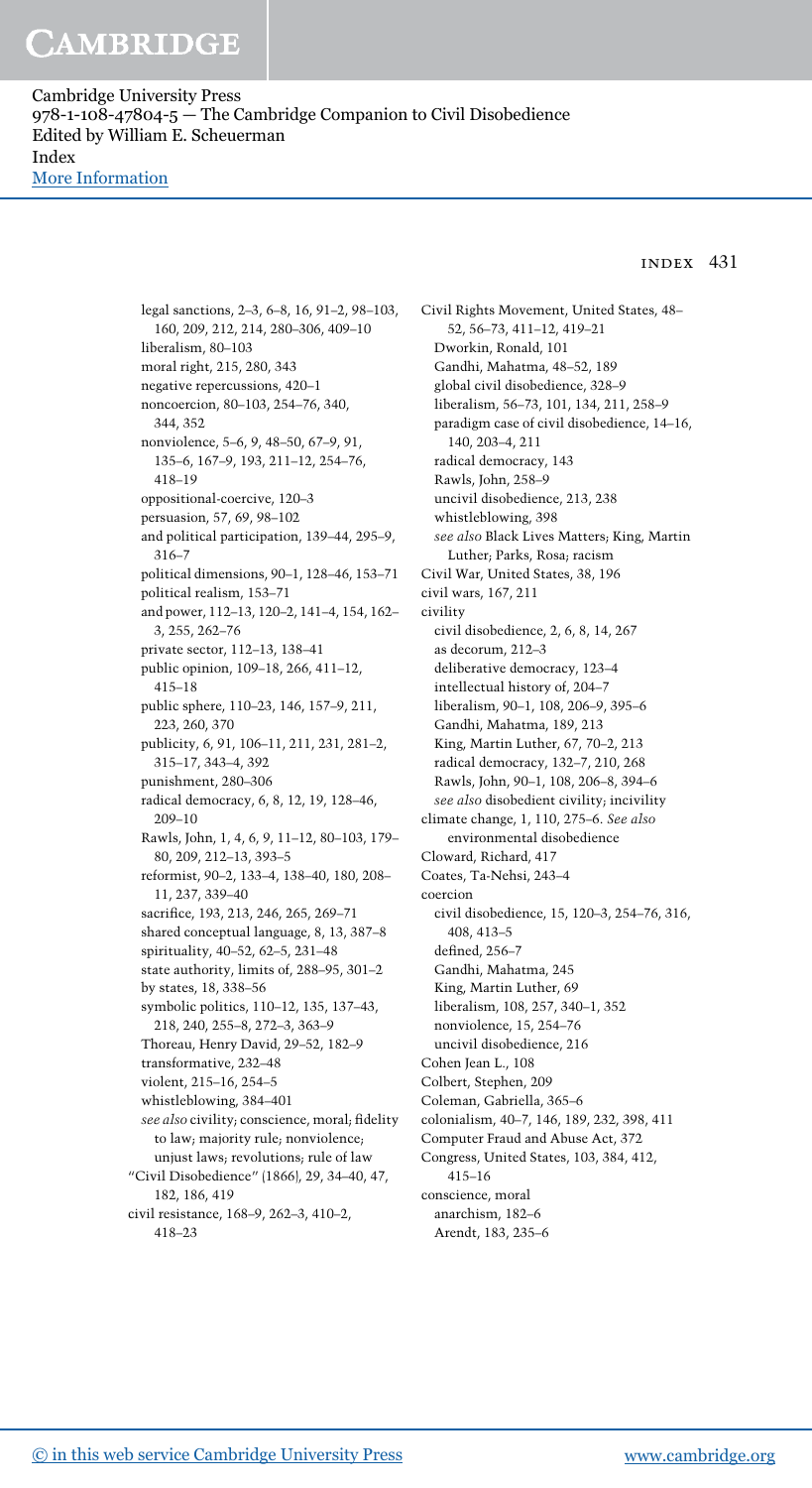Cambridge University Press 978-1-108-47804-5 — The Cambridge Companion to Civil Disobedience Edited by William E. Scheuerman Index [More Information](www.cambridge.org/9781108478045)

#### 432 index

conscience, moral (cont.) Brownlee, Kimberley, 214–5, 234–5 civil disobedience, 6, 8, 11, 14–15, 231–48, 281–3, 407 ethical dimensions, 231–48 Gandhi, Mahatma, 232–3, 246–7 King, Martin Luther, 232–3 political realism, 159–61, 166 Rawls, John, 90, 233–4, 236–7 Thoreau, Henry David, 31–3, 182–3, 235, 410, 419 whistleblowing, 388, 393, 400 conscientious objection, 134, 298, 304, 315, 340–53, 410–1. See also antiwar movements; conscientious refusal conscientious refusal, 89, 95–7, 183, 339. See also antiwar movements; conscientious objection. conscientious resistance, 339–53. See also conscientious objection; conscientious refusal constituent power, 12, 130–1, 142–6. See also destituent power constitutionalism, 81–103, 107–11, 140–4, 234–41, 299–300. See also constituent power; United States Constitution rule of law Cooke, Maeve, 14–15, 231–48 corporations, 112, 272, 364, 373, 388–9, 400. See also capitalism courts. See judiciary covert lawbreaking, 14, 95–6, 124, 211–21, 265, 394. See also Anonymous COVID-,19, 220, 273, 276, 293, 297 Critical Arts Ensemble, 360–1 dalits, 321–2, 327. See also Gandhi, Mahatma; India de Ligt, Bart, 411 Declaration of Independence (1776), 51, 64 deliberative democracy civil disobedience, 11, 105–24, 260–1 limits to, 117–24, 141 political realism on, 156–7, 159 Delmas, Candice civil disobedience, 5, 14, 203–16, 236–9, 299 digital disobedience, 374–5 ethical dimensions, 241–3 resistance, 124

uncivil disobedience, 14, 217–25, 252n43, 254, 394–5 whistleblowing, 384, 394–8 Deming, Barbara, 255–6, 268–75 democracy. See deliberative democracy; democratization; liberalism;populism; radical democracy democratization, 64, 111–24, 129–46, 267, 295–300, 320, 373–4 Dery, Mark, 216 destituent power, 186–9. See also constituent power Dezeeuw, Daniel, 375 dictatorship. See authoritarianism digital disobedience, 1, 6, 19, 144–5, 204, 216, 359–78 liberalism, 214, 362–3 radical democracy, 144–5, 373–5 digitalization, 359–78 and civil disobedience, 359–78 whistleblowing, 384–6, 390–2 direct action, 413, 416 coercive, 256–75 digital disobedience, 371 King, Martin Luther, 58–9, 62, 66–72, 233, 245 Thoreau, Henry David, 185 disobedient civility, 10, 56–73. See also King, Martin Luther distributed denial-of-service (DDoS), 204, 216, 361–5, 370. See also digital disobedience diversity of tactics, 254. See also anarchism divine truth, 234–5, 246–7 Douglass, Frederick, 35–6 DREAM Act, 328–9. See also migrants Du Bois, W.E.B., 66 duty to obey law anarchism, 194–7, 289 liberalism, 80–9, 138, 208–9, 280–306 in international law, 346–7 political realism, 157 Thoreau, Henry David, 33 See also fidelity to law; political obligation; rule of law Duvall, Jack, 169 Dworkin, Ronald civil disobedience, 1, 3–4, 11, 80–103, 291–2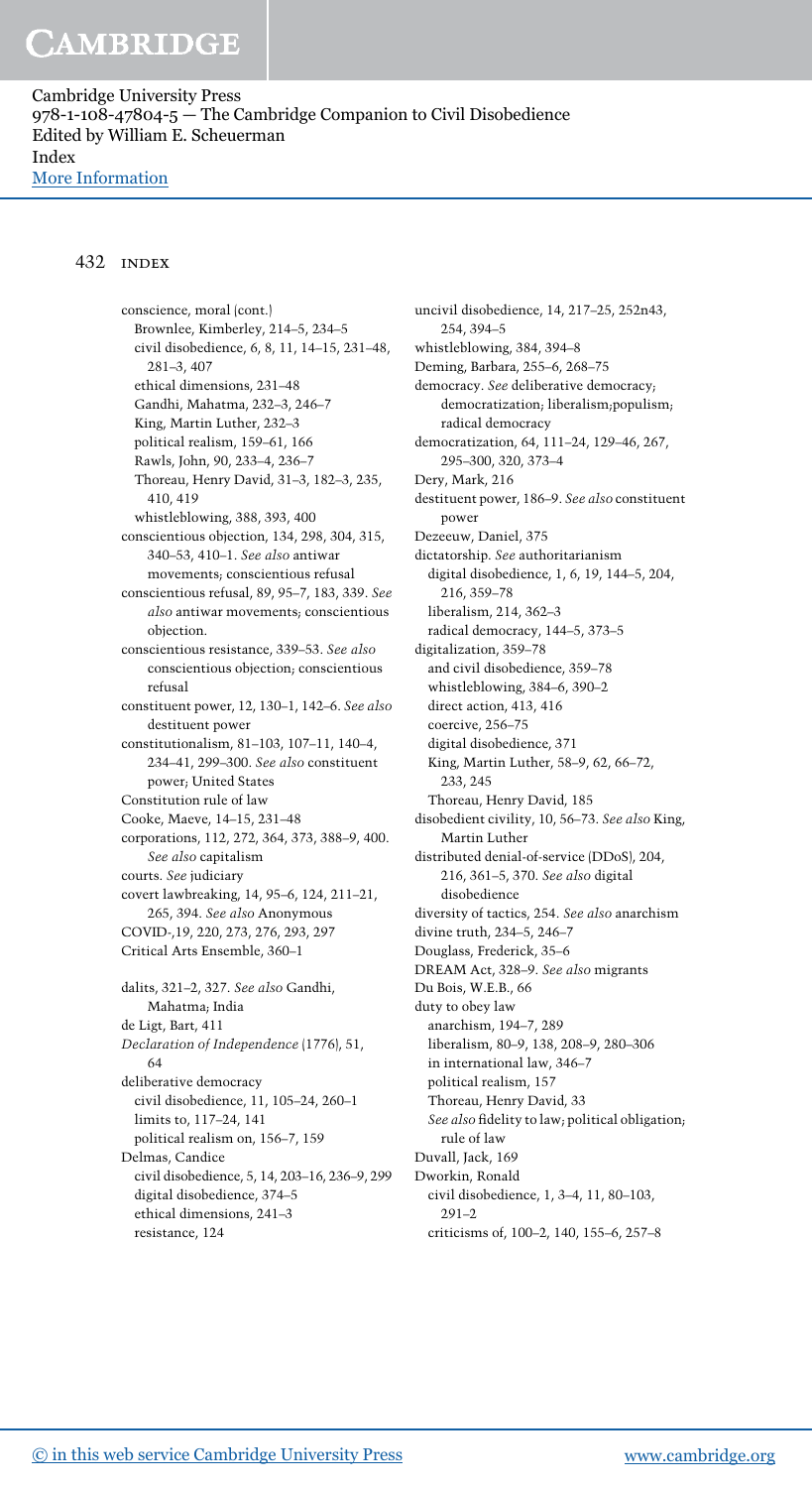Cambridge University Press 978-1-108-47804-5 — The Cambridge Companion to Civil Disobedience Edited by William E. Scheuerman Index [More Information](www.cambridge.org/9781108478045)

### index 433

Earth First!, 420 economic democracy, 421 ecosabotage, 6. See also environmental disobedience; sabotage Egypt, 367 electronic civil disobedience, 360–2. See also digital disobedience Electronic Frontier Foundation, 362 Ellsberg, Daniel, 385–400 Emerson, Ralph Waldo, 38–9, 182 Engler, Mark, 271 Engler, Paul, 271 English Revolution, 187 environmental disobedience, 1–2, 6, 109–10, 114–6, 121, 232, 420. See also Extinction Rebellion; Greenpeace equality human, 23, 63–4 legal, 181, 281, 306, 349. See also rule of law liberalism, 12, 80–103, 257–9 moral, 17, 321, 331 political, 162–4, 220, 421 Espionage Act, 391, 396 essentially contested concepts, 5–9, 32, 387–8, 392 ethical truth, 231–6, 239, 247 European Union (EU), 18, 133, 318–9, 325–6, 384 Extinction Rebellion, 1, 135, 243 Farr, Evan, 118–20 fascism, 223, 261 Federal Bureau of Investigation (FBI), 224, 372–3 Femen, 212, 216 feminism, 187, 216, 255–6, 268–71. See also women's suffrage fidelity to law, 16–17, 144, 219, 303–5, 347 global civil disobedience, 331 King, Martin Luther, 16, 50, 179, 387 Rawls, John, 91–2, 133–4, 179–80, 212, 282, 393 See also civil disobedience; duty to obey law; punishment; rule of law Fifield, Arthur, 10, 29, 38–40, 46 First Amendment, United States Constitution, 257. See also freedom of expression; United States Constitution Fleming, Sean, 353

Floyd, George, 2, 72, 225, 273, 314 Fortas, Abe, 257–9 France, 112, 204, 216, 327, 361. See also French Revolution Franceschet, Antonio, 353 Fraser, Nancy, 188 freedom. See liberty freedom of expression, 87–8, 281, 295–6, 368 Freeman, Samuel, 83, 107 French Revolution, 188 Fugitive Slave Act, 32–3, 98 Fung, Archon, 111, 114 Gallie, W.B., 5–9 Gamson, William A., 417, 422 Gandhi, Mahatma anarchism, 13, 189–94 civil disobedience, 1–2, 4–6, 40–7, 128, 246–7 civility, 189, 213 conscience, 44–5, 232–4 duty to disobey unjust laws, 43–7 King, Martin Luther, 47–52 nonviolence, 43–4, 48, 162–5, 193–4, 263–7, 271–75 passive resistance, 43, 46, 193 political realism of, 162–5 prefiguration, 192–4 Thoreau, Henry David, 29–48, 178–97 utopianism of, 189–94 on state, 192 whistleblowing, 385–6, 395, 399 Garrison, William Lloyd, 183 Gavin, Neil, 116 gender discrimination, 1, 162, 192, 269. See also feminism; patriarchy generality of law, 61, 162. See also equality, legal; rule of law Georgia (United States), 15, 47–51, 412 Germany, 241–3, 300, 401n1 Gilets Jaunes, 204 global civil disobedience, 17–18, 144–5, 313–32. See also trans-state civil disobedience global governance, 17–18, 114, 318–32, 351–5 global justice movement, 140, 323 global resistance, 313–32 globalization civil disobedience, 17–19, 113–14, 144–5, 313–32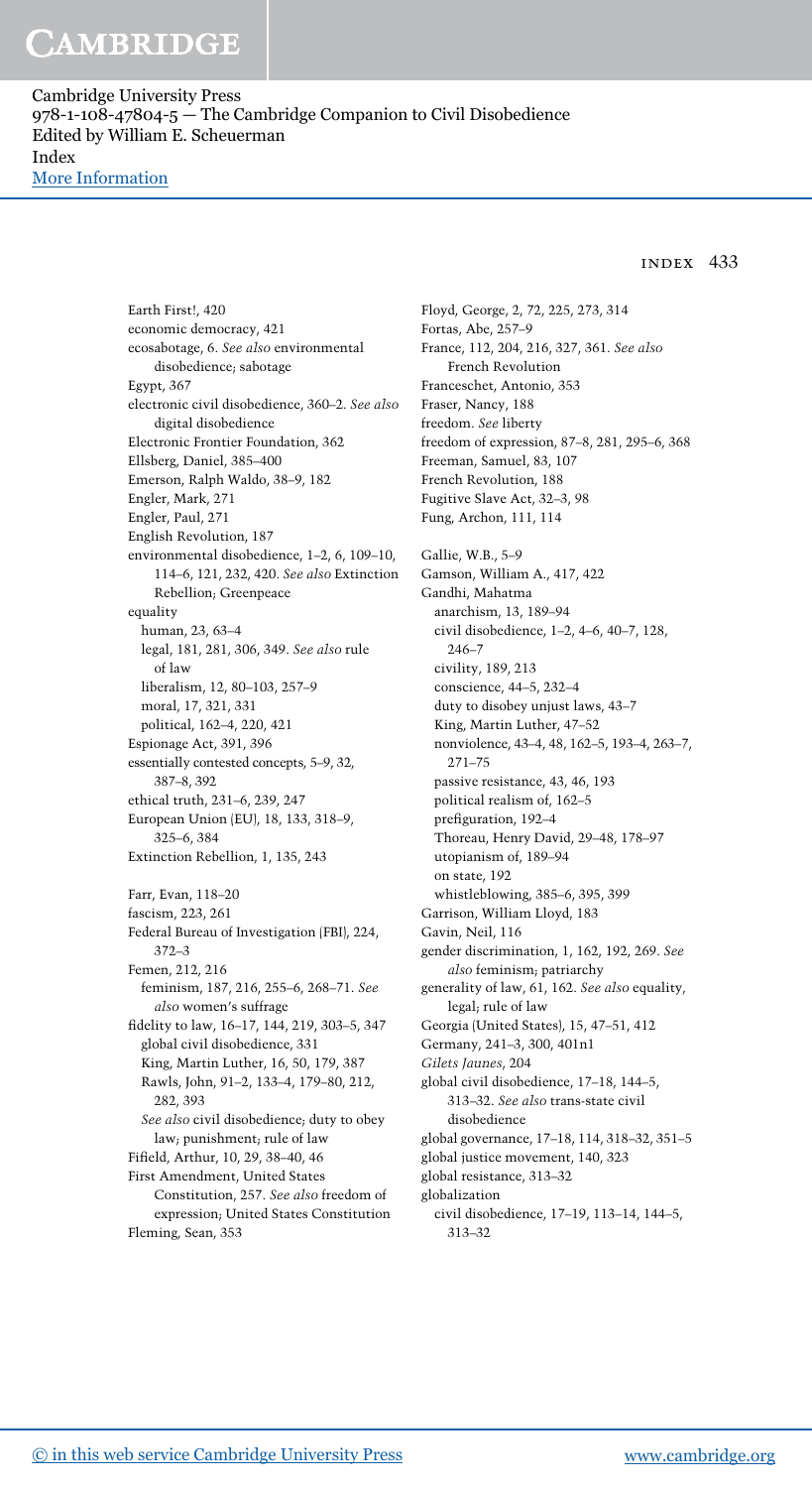Cambridge University Press 978-1-108-47804-5 — The Cambridge Companion to Civil Disobedience Edited by William E. Scheuerman Index [More Information](www.cambridge.org/9781108478045)

#### 434 index

globalization (cont.) digitalization, 364 Godwin, William, 181 Golumbia, David, 376 Goodin, Robert, 318, 351 Goodrum, Abby, 362 Greece, 167, 187–8 Green, Leslie, 370–1 Greenpeace, 117, 295, 323, 420. See also environmental disobedience Gulabi (Pink Sari) Gang, 218–9. See also India Guantanamo Bay, 115 Guha, Ramachandra, 45 Gutmann, Amy, 206 Habermas, Jürgen civil disobedience, 1, 6, 109–10, 114–15, 239–43, 247 deliberative democracy, 12, 105–24 political realism and, 156, 159 radical democracy, 141, 239–43, 247 hackers, 359–78 hactivism, 19, 359–78 Hall, Nathaniel P., 36–7, 39 Hammond, Jeremy, 406n62 Hanson, Russell, 9–10, 29–52 Hardin, Russell, 165 Haslanger, Sally, 210 Hegel, Georg Wilhelm Friedrich, 63, 285 Herodotus, 181 Herriford, John H., 61 Hind Swaraj (1909), 190–1, 193–4 Hinduism, 47 Hobbes, Thomas, 186, 205–6 Hofmann, Jeanette, 369–70 homelessness, 319 Hong Kong civil disobedience, 2, 133, 204 uncivil disobedience, 14, 220–2 Hooker, Juliet, 72, 220 human dignity, 136, 155, 171n2 human rights, 18, 114, 140, 374 global civil disobedience, 17–18, 320–2 state sovereignty, 294 state civil disobedience, 350–2 humanitarian intervention, 351 Hume, David, 169 Hungary, 325–6 hunger strikes, 216, 220 Huschle, Brian, 362

ideal theory, 138–40, 154–7, 163–4, 172n5 immoralism, 154, 170 imperialism, 40–7, 146, 188 incivility, 14, 136, 203–25. See also uncivil disobedience India, 18, 40–7, 189–94, 321–2, 327, 398, 411 indigenous peoples, 146, 183, 195, 200n50, 204 inequality and civil disobedience, 129, 317, 330 material, 18, 138, 165, 259 political, 89 power, 112–13, 116, 259, 377 racial, 65–6, 273, 421 whistleblowing, 400 Ingram, James D., 13, 178–97 insurrection, 131, 143, 145 integration, racial, 59, 63, 70 international law, 18, 313–32, 338–56 International Monetary Fund (IMF), 7, 18, 354 internet, 144–5, 359–78 intersubjectivity, 63–5, 373 Iran, 367 Islam, 47, 244 Jim Crow laws, 57, 60, 64–8. See also racism; segregation Johnson, Linck, 45 Johnson, Moredacai, 48 Jubb, Robert, 94–5, 155, 164–5 judiciary, 90, 97–103, 132, 232, 281–4, 349. See also constitutionalism; rule of law Kant, Immanuel. See neo-Kantianism Kavanaugh, Brett, 1–2, 203. See also United States Supreme Court Kilpatrick, James, 60 King, Martin Luther Agape, 48–9 Christianity, 29, 48–50, 62–3, 246 civil disobedience, 1–4, 6, 10, 15, 56–73, 134–5, 243–8, 328–9, 411–13 civility, 67, 70–2, 203–4, 213 conscience, 67, 70–1, 232–3, 243–8 direct action, 58–9, 62, 66–72, 233, 245 economic exploitation, 65–7 fidelity to law, 16, 50, 179, 387 and Gandhi, Mahatma, 47–51

just and unjust laws, 59–62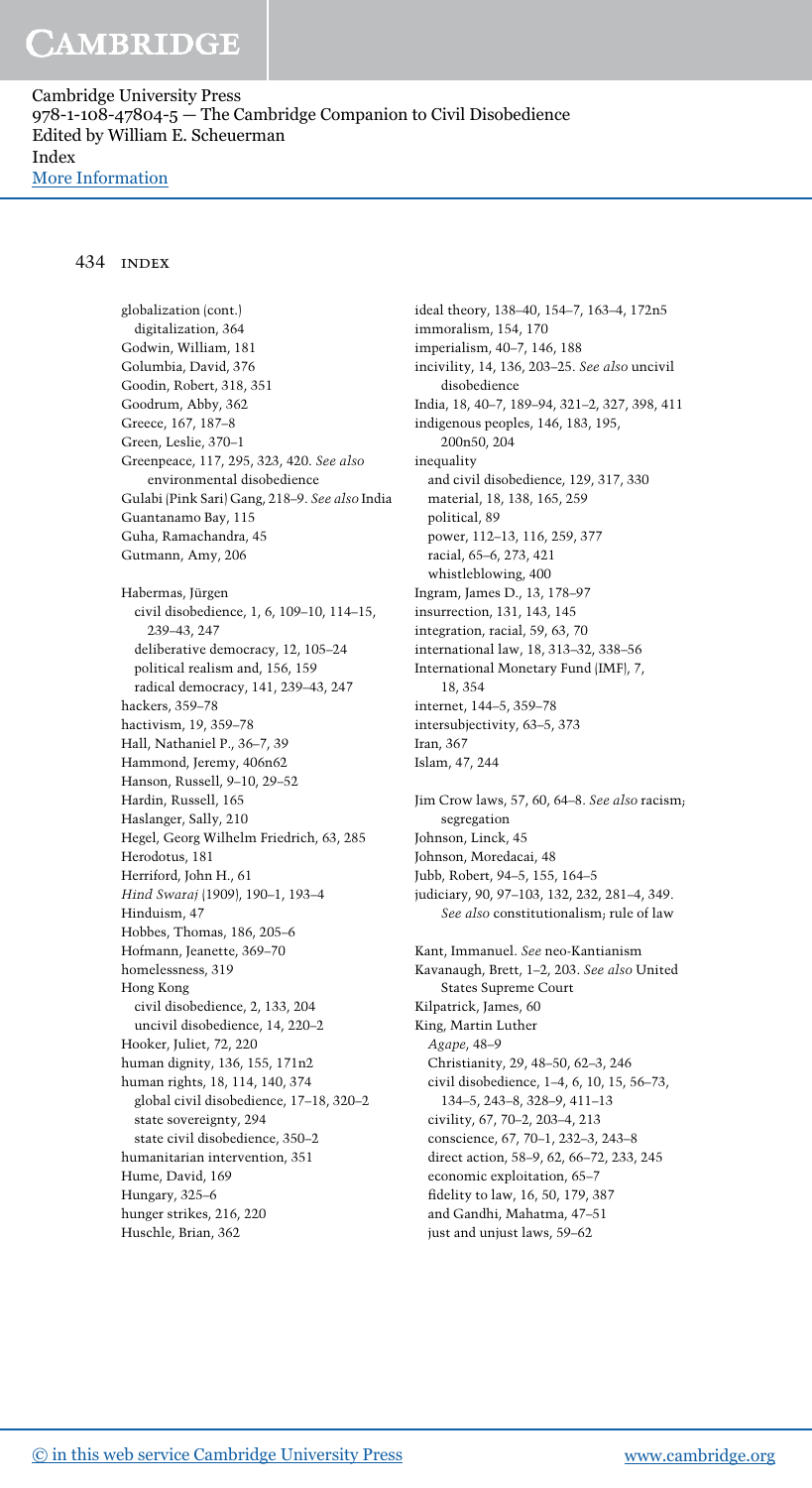Cambridge University Press 978-1-108-47804-5 — The Cambridge Companion to Civil Disobedience Edited by William E. Scheuerman Index [More Information](www.cambridge.org/9781108478045)

index 435

and Malcolm X, 243–8 personalism, Christian, 61–3 nonviolence, 48–50, 62, 67–9, 258–9 segregation as evil system, 56–71 slavery, 65–8 Thoreau, Henry David, 47–51 United States Constitution, 64, 328–9 on Vietnam War, 413 see also Civil Rights Movement, United States; disobedient civility; "Letter from Birmingham City Jail" (1963); Stride Toward Freedom (1958) Klang, Matthias, 363–4 Klu Klux Klan, 223 Kosovo, 351–2 Kroegler, Christopher, 167–9 Kropotkin, Peter, 182–3, 192 Kumar, Manohar, 397–8 La Boetie, Etienne, 186, 194 labor movement, 411, 418 labor strikes, 264 Landauer, Gustav, 191 Larmore, Charles, 104n6 Laudani, Raffaele, 186–8 law. See constitutionalism; duty to obey law; fidelity to law; judiciary; punishment; rule of law; unjust laws lawlessness, 20, 420 leaking, 3, 385. See also whistleblowing Lefkowitz, David, 18, 338–56 legal discretion, 98, 304–5 legal obligation. See duty to obey law legality, 188, 298, 339–41. See also rule of law Lessig, Lawrence, 372–3 "Letter from Birmingham City Jail" (1963), 50–1, 56–7, 59–60, 75n9, 258, 419 Levitas, Ruth, 191 LGBTQ rights, 212, 242 liberalism and anarchism, 179–80, 194–7 civil disobedience, 4–6, 11–12, 14–16, 80– 103, 105–6, 179–80, 206–14, 234–8, 390–6 punishment, 280–306 and radical democracy, 133–41 see also deliberative democracy; Dworkin, Ronald; neoliberalism; Rawls, John; rights

liberty, 64–8, 129, 181, 256–9, 374

equal, 50, 86–9 negative, 81 Lincoln, Abraham, 196, 413 Livingston, Alexander, 15, 24n24, 254–76 Locke, John, 206 looting, 73, 204, 221, 261, 273 love, 43, 49–50, 240–3 Lyons, David, 377 Machiavelli, Niccolo, 129, 169 Maffetone, Sebastiano, 83–4 majority rule, 61, 85–92, 99–101, 131, 140, 316 Malcolm X, 243–6 Manion, Mark, 362 Manning, Chelsea, 1, 384, 394–7 Mantena, Karuna, 69, 155, 162, 165 Markovits, Daniel, 140, 174n16, 260 Marx, Karl, 129–31, 193 Marxism, 187 Massachusetts, 30–4, 41–2, 372 Mays, Benjamin, 48 McAdam, Doug, 423 Medearis, John, 120–3 Mehta, Uday, 192 Meikle, Graham, 361 Mercosur, 320 messianism, 188 Mexico, 30–1, 36–9, 189, 219, 321, 361 migrants, 187, 219, 241 and civil disobedience, 17, 112, 195, 220, 242, 313, 320–30 see also refugees militarism, 67, 411 military draft, evasion, 413–4. See also conscientious objection; conscientious refusal Mill, John Stuart, 296–7 Minneapolis (Minnesota), 22n5, 72 Minuteman Project, 219 Mississippi, 49, 51 Montgomery (Alabama),48, 51, 65, 281–2, 411–12 moral conscience. See conscience moral elitism, 234 moralism, 37, 141, 155, 255, 272. See also immoralism Moraro, Piero, 121–2

Morehouse College, 47–8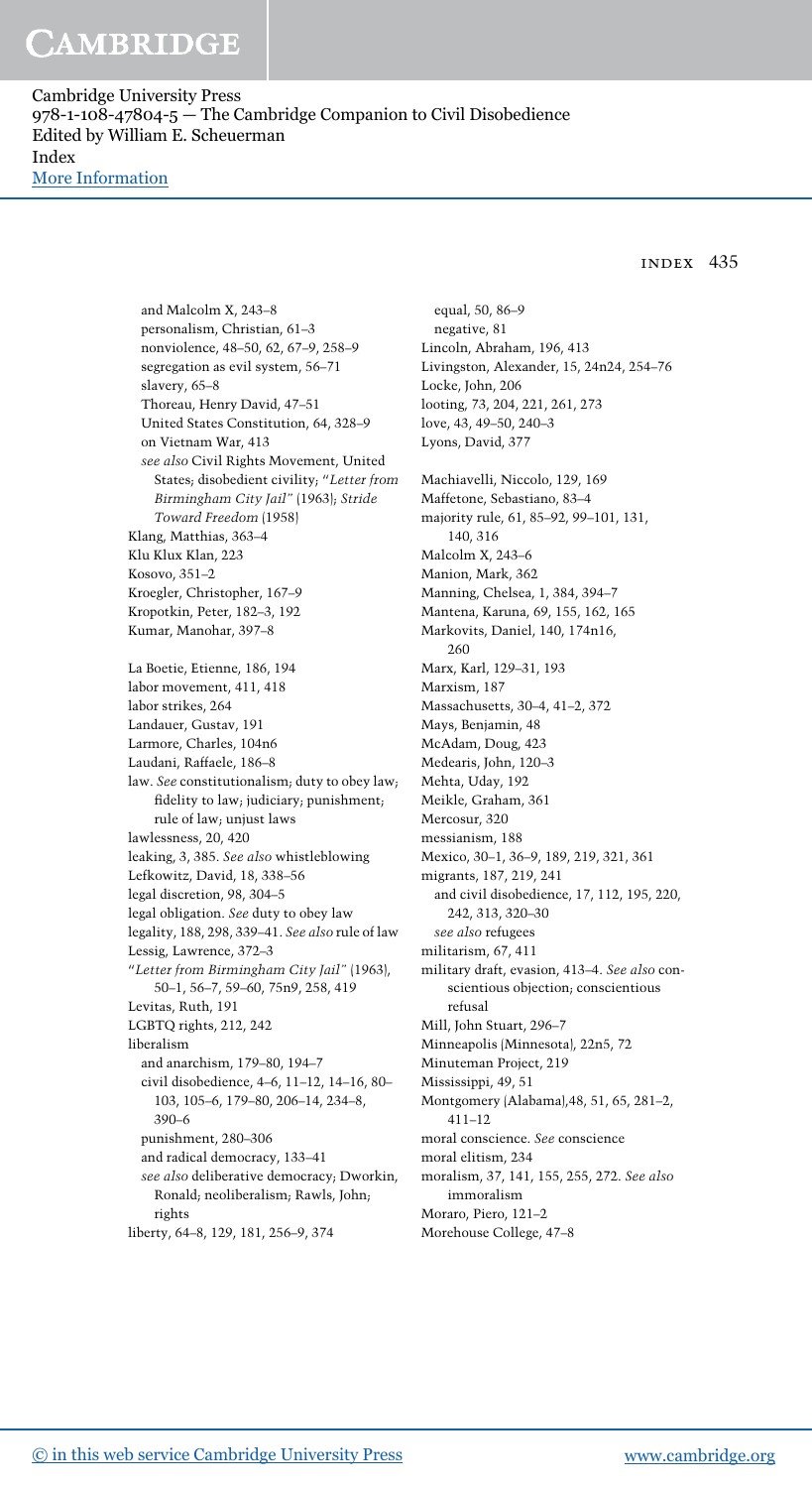Cambridge University Press 978-1-108-47804-5 — The Cambridge Companion to Civil Disobedience Edited by William E. Scheuerman Index [More Information](www.cambridge.org/9781108478045)

#### 436 index

Morris, William, 191 More, Thomas, 182, 419 Mueller, Tom, 385–6 Muhammad, Elijah, 244 multiracial democracy, 58, 67, 70, 421 Nair, Goplan, 367 Nation of Islam, 244 native Americans, 183. See also indigenous peoples NATO, 351–2 natural law, 59–60, 76n15, 205 necessity defense, 305 Negri, Antonio, 187 Nehru, Jawaharlal, 196 neo-Kantianism, 12, 62, 88, 154–6, 166 neoliberalism, 18, 113, 361. See also capitalism; liberalism Neubauer, Gerald, 344–5, 353–4 New Left, 409 Nicaragua, 415–6 Niebuhr, Reinhold, 156 Nietzsche, Friedrich, 166 noncooperation, 47–9, 187–8, 264–5, 411, 417 nonviolence civil disobedience, 5–6, 9, 48–50, 67–9, 91, 167–9, 211–12, 254–76, 418–19 and coercion, 15, 254–76 Gandhi, Mahatma, 43–4, 48, 162–5, 193–4, 263–7, 271–75 King, Martin Luther, 48–50, 62, 67–9, 135– 6, 258–9 liberalism, 91, 211–12, 257–9, 282–3 political realism, 167–9 principled, 263 radical democracy, 135–6, 145 Sharp, Gene, 263–7 strategic, 167–70, 262–7 whistleblowing, 387–8, 391 see also pacifism; uncivil disobedience; violence Nozick, Robert, 155 Obama, Barack, 328

Ocasio-Cortez, Alexandria, 203 occupations, 112, 143, 188, 327, 340, 416. See also blockades; Occupy Occupy, 128, 140, 143, 221. See also occupations

Orwin, Clifford, 207 pacifism, 10, 35–9, 46, 96, 186, 356n4. See also nonviolence Pakistan, 47 Pankhurst, Emmeline, 216 Parks, Rosa, 119, 204, 281–3, 291, 411–12 Pasternak, Avia, 261–2 patriarchy, 192, 259, 269. See also gender discrimination; women's suffrage Peabody, Elizabeth, 35 peace movements. See antinuclear movements; antiwar movements People's Republic of China. See China personalism, Christian, 61–3 Pineda, Erin, 10, 13, 56–73 Piven, Frances Fox, 417–18 Plato, 182 Pledge of Resistance, 415–16 pluralism, 20, 76n15, 139, 156, 234–6, 376 political arrogance, 313–32 political contestation, 135–42, 237, 268 Political Liberalism (1993), 83–4 political obligation, 4 liberalism, 81–97, 207–10 philosophical anarchism, 184–6 political realism, 160 punishment, 283–306 see also duty to obey law political realism anarchism, 157 civil disobedience, 12–13, 153–71 coercion, 259–61, 268 conscience, moral, 160–1, 255 deliberation, 157–9 justice and order, 154, 164–5 liberalism, 155–6, 159 Rawls, John, view of, 155, 163–4 political recalcitrance, 313–32 political vices, 313–32 police violence, 72–3, 128, 204, 221–2, 261, 269 policing, 1–2, 72–3, 157, 224, 261, 304 Pompeo, Mike, 391 Poor People's Campaign, 66 populism, 1, 132. See also Trump, Donald Portland (Oregon), 22n5 positivism, 154 postnationalization. See global civil disobedience; globalization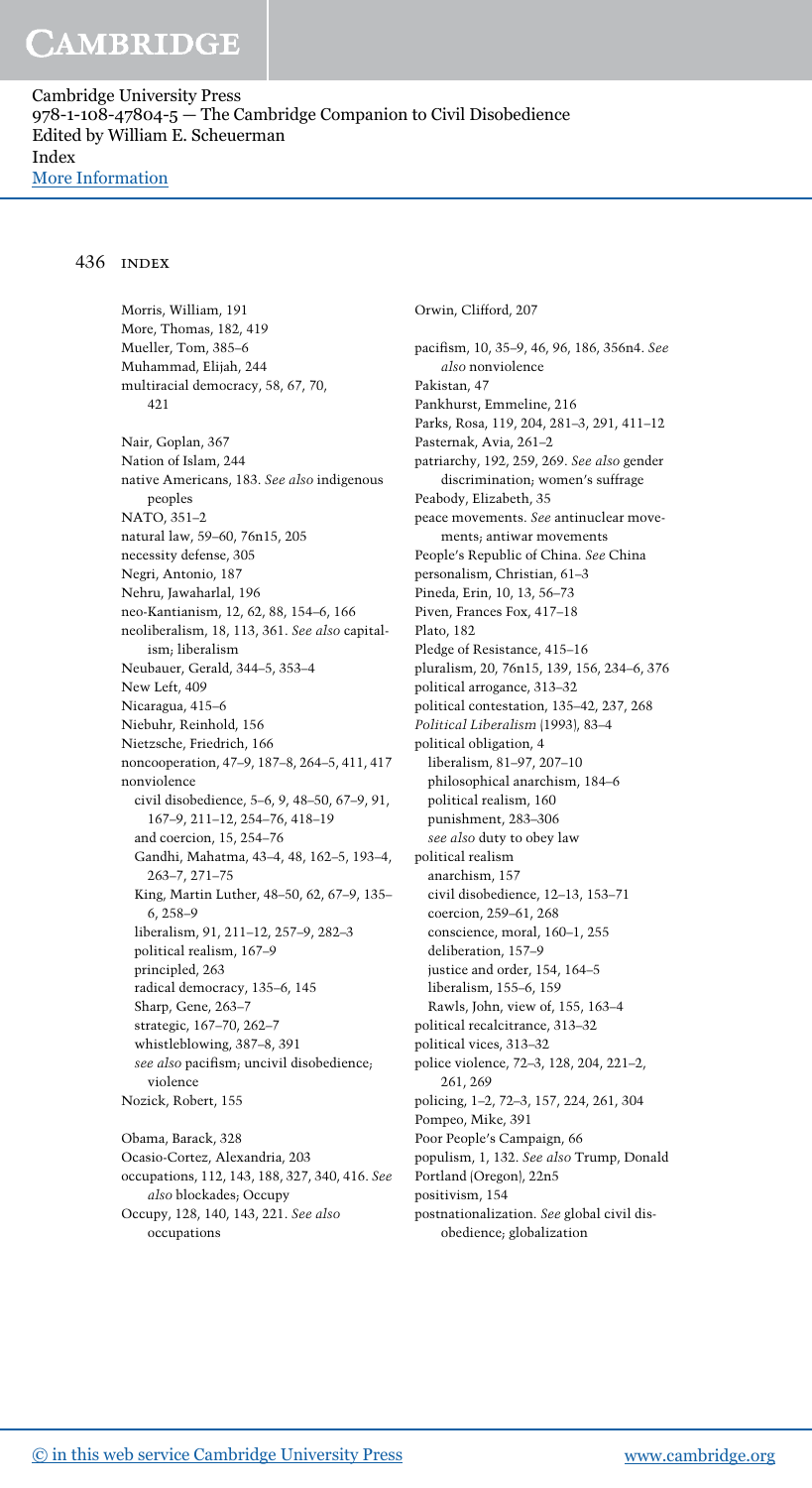Cambridge University Press 978-1-108-47804-5 — The Cambridge Companion to Civil Disobedience Edited by William E. Scheuerman Index [More Information](www.cambridge.org/9781108478045)

### index 437

power Arendt, Hannah, 262 and civil disobedience, 112–13, 120–2, 141–4, 154, 162–3, 255, 262–76 Sharp, Gene, 263–5 Pozen, David, 209 prefiguration, 192–4 property damage, 2, 6, 110, 133, 143, 221, 255, 269–74. See also civil disobedience; property rights; uncivil disobedience property rights, 60–1, 323. See also capitalism; rights Proudhon, Pierre-Joseph, 182 public reason, 57, 80–103, 106–11, 211, 234, 350 public sphere, 17–8, 110–23, 146, 157–9, 188, 211, 223, 260, 370 publicity, 6, 91, 106–11, 211, 231, 281–2, 315– 17, 343–4, 392 punishment, 16, 280–306, 315, 341 deterrent, 284–6, 300–1 differentiated, 303–5 digital disobedience, 363–4 retributive, 286–7, 300–1 in whistleblowing, 386, 391, 399–400 see also civil disobedience, legal sanctions; rule of law Pussy Riot, 212, 218 racial violence, 65–6, 68, 224, 315. See also Black Lives Matters; Civil Rights Movement, United States; racism; white supremacy racism South Africa, 40–1, 44 United Kingdom, 221 United States, 10, 50–1, 56–73, 243–6, 274– 6, 410–13 radical democracy civil disobedience, 6, 8, 12, 19, 128–46, 209–10 civility, 134–7, 209–10 conscience, moral, 236–9 fidelity to law, 134 nonviolence, 135–6, 145 Rawls, John, 133–4, 138–9 state, view of, 141–5 rationalism, 155–6 Rawls, John

civil disobedience, 1, 4, 6, 9, 11–12, 80–103, 179–80, 209, 212–13, 393–5 civility, 90–1, 108, 206–8, 394–6 conscience, moral, 90, 233–4, 236–7 conscientious refusal, 95–7 deliberative democracy, 105–10 digital disobedience, 363, 373–4 duty of civility, 206–8 duty to obey law, 84–6, 236–8 fidelity to law, 91–2, 133–4, 179–80, 212, 282, 393 justice, 82–9, 138–9, 182, 317 militant resistance, 91–4 natural duties, 82–3 nonviolence, 91, 211–12, 258–9, 282–3 publicity, 91 on social obligations, 81–2 on Thoreau, Henry David, 183 and whistleblowing, 393–5 see also liberalism; Dworkin, Ronald; Political Liberalism (1993); Theory of Justice (1971) Raz, Joseph, 293–4 Reagan, Ronald, 416 realism. See political realism refugees, 17, 112, 220, 312, 324–6, 330 relativism, 9, 20, 60, 162 republicanism, 105–6, 231 resistance, 3, 29–52, 91–2, 124, 135, 158, 178–94, 238, 313–32. See also anarchism; civil disobedience; civil resistance; conscientious resistance; revolution; Thoreau, Henry David; uncivil disobedience "Resistance to Civil Government" (1849), 30–4, 182 revolution, 3, 32–4, 130–35, 180–8, 209–11, 243–5, 340, 361. See also resistance rights global, 313–32 and liberalism, 80–103, 105–6, 138–9 as moral, 158–62, 343 Thoreau, Henry David, 35 See also Civil Rights Movement, United States; freedom of expression; human rights; property rights riots, 3, 22n7, 67, 158, 220, 261, 273–4, 421 Rosenwald, Lawrence, 35–6 Rousseau, Jean-Jacques, 131, 181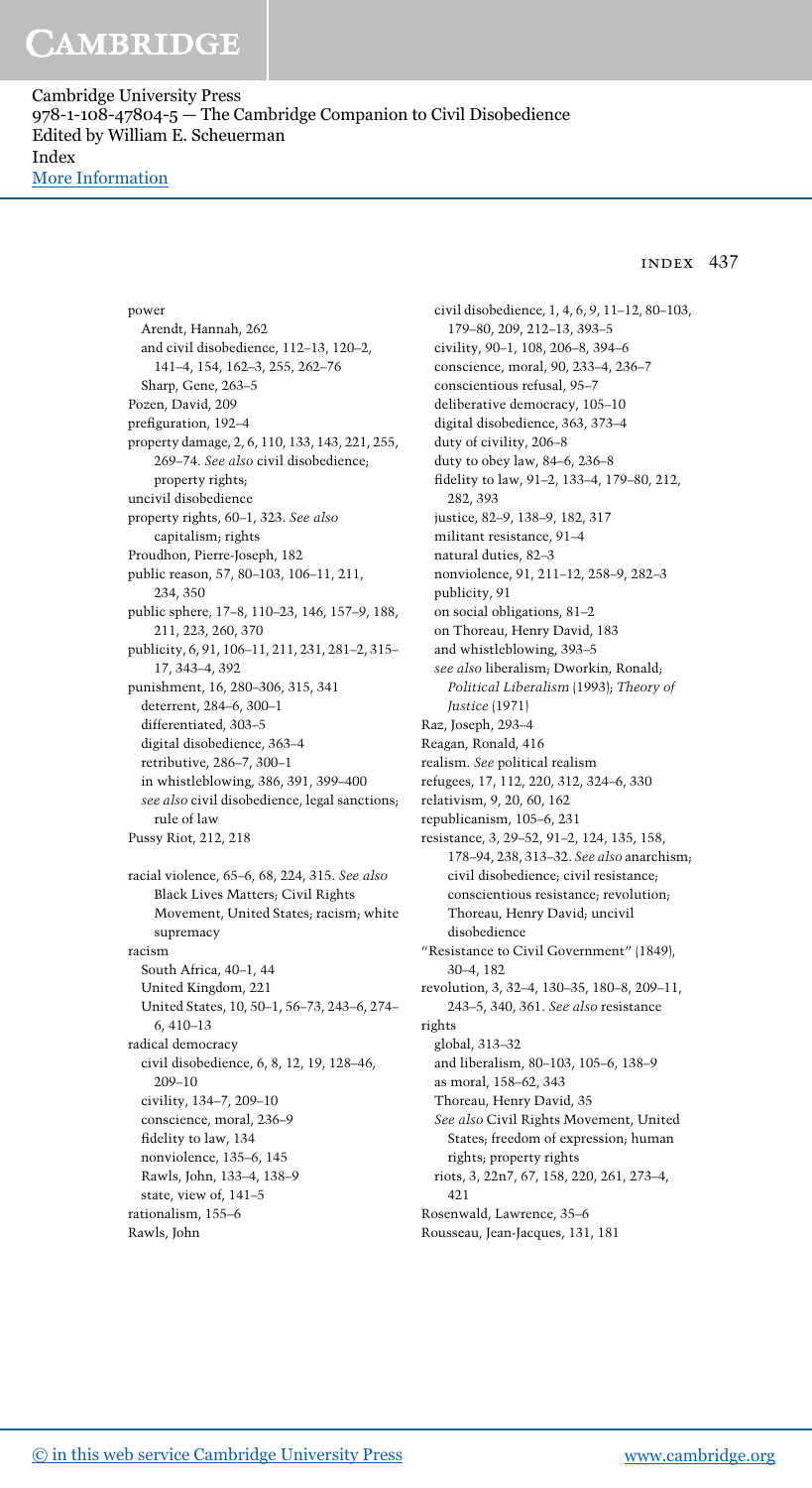Cambridge University Press 978-1-108-47804-5 — The Cambridge Companion to Civil Disobedience Edited by William E. Scheuerman Index [More Information](www.cambridge.org/9781108478045)

#### 438 index

Ruiz, Pollyanna, 115 rule of law, 61, 140, 181, 213, 315, 341–51 and punishment, 16, 281, 303–5 see also constitutionalism; duty to obey law; generality of law; judiciary; fidelity to law Russell, Bertrand, 1 Russia, 38, 212 Rustin, Bayard, 48, 51 Sabl, Andrew, 12–13, 153–71, 255, 317–18, 374 sabotage, 158, 216, 270–2. See also property damage sacrifice, 193, 213, 246, 275, 269–71 Salt, Henry S., 37–8 Salt March, 411 samaritanism, 238, 242, 292 Sanctuary Movement, 324–6 Sandinistas, 415–16. See also Nicaragua Sans Papier Movement, 112, 327. See also migrants; refugees Santoro, Daniele, 397–8 Satyagraha, 40–52, 192–4, 232, 245, 263, 275 Scheuerman, William E., 76n15, 156, 315–16, 342 conscience, moral, 235–6 digital disobedience, 365–6, 374 on Habermas, Jürgen, 110, 239, 241 whistleblowing, 19, 214, 384–401 Schock, Kurt, 20, 262, 407–23 Shulman, George, 66 Scotland, 323 Scott, David, 62 secularism, 236 segregation, racial, 39–40, 50, 60–8, 158, 213, 281–2, 291, 411–13. See also King, Martin Luther; racism; white supremacy self-defense persons, 2, 6, 96, 143, 218–19 states, 96, 351 see also nonviolence; violence sexual discrimination. See gender discrimination; patriarchy Sharp, Gene, 169, 263–8, 271–2. See also nonviolence Shelby, Tommie, 56 Shklar, Judith, 155 Simmons, A. John, 184–6 sit-ins, 51, 60, 204, 211, 258, 340, 75n9, 415–16

slavery, 30–7, 41–5, 65–8, 183–7, 196 Smith, William, 11, 105–24, 159, 260 Snowden, Edward, 1–2, 214, 283, 368–9, 384–97, 401 Socrates, 178, 235 Solnit, Rebecca, 217 Somoza, Anastasia, 415 South Africa, 18, 29, 37, 40–9, 52 Southern Christian Leadership Council (SCLC), 412. See also King, Martin Luther Spinoza, Baruch, 130 Stanger, Allison, 397 Stanton, Elizabeth Cady, 219–20 state anarchist view, 178–92 authority of, 289–95 civil disobedience by, 18, 338–56 political realist view, 157 radical democratic view, 143 right to punish, 283–8 violence, 238, 263, 266–7 Weber, Max, on, 169, 177n43, 344 see also duty to obey law; fidelity to law; policing; rule of law state civil disobedience, 18, 338–56 state secrecy, 283, 390–5, 416 statues, defacement of, 204, 221 Stephan, Maria, 168–9, 222, 265–6, 418, 422 Stirner, Max, 181 Stride Toward Freedom (1958), 47, 65 Student Nonviolent Coordinating Committee (SNCC), 60 Supreme Court, United States, 2, 50, 203, 412. See also constitutionalism surveillance, 2, 214, 283, 367–73, 391, 398 swaraj, 190–2 Swartz, Aaron, 371–3, 376 Sweden, 420 Syria, 367 Talisse, Robert, 222–3 Tarrow, Sidney, 259, 423 Taylor, Breonna, 2, 224, 273 Terry, Brandon, 56, 68 Thatcher, Margaret, 164 Theory of Justice (1971), 4, 179, 257 Thompson, Dennis, 206

Thoreau, Henry David anarchism, 13, 182–7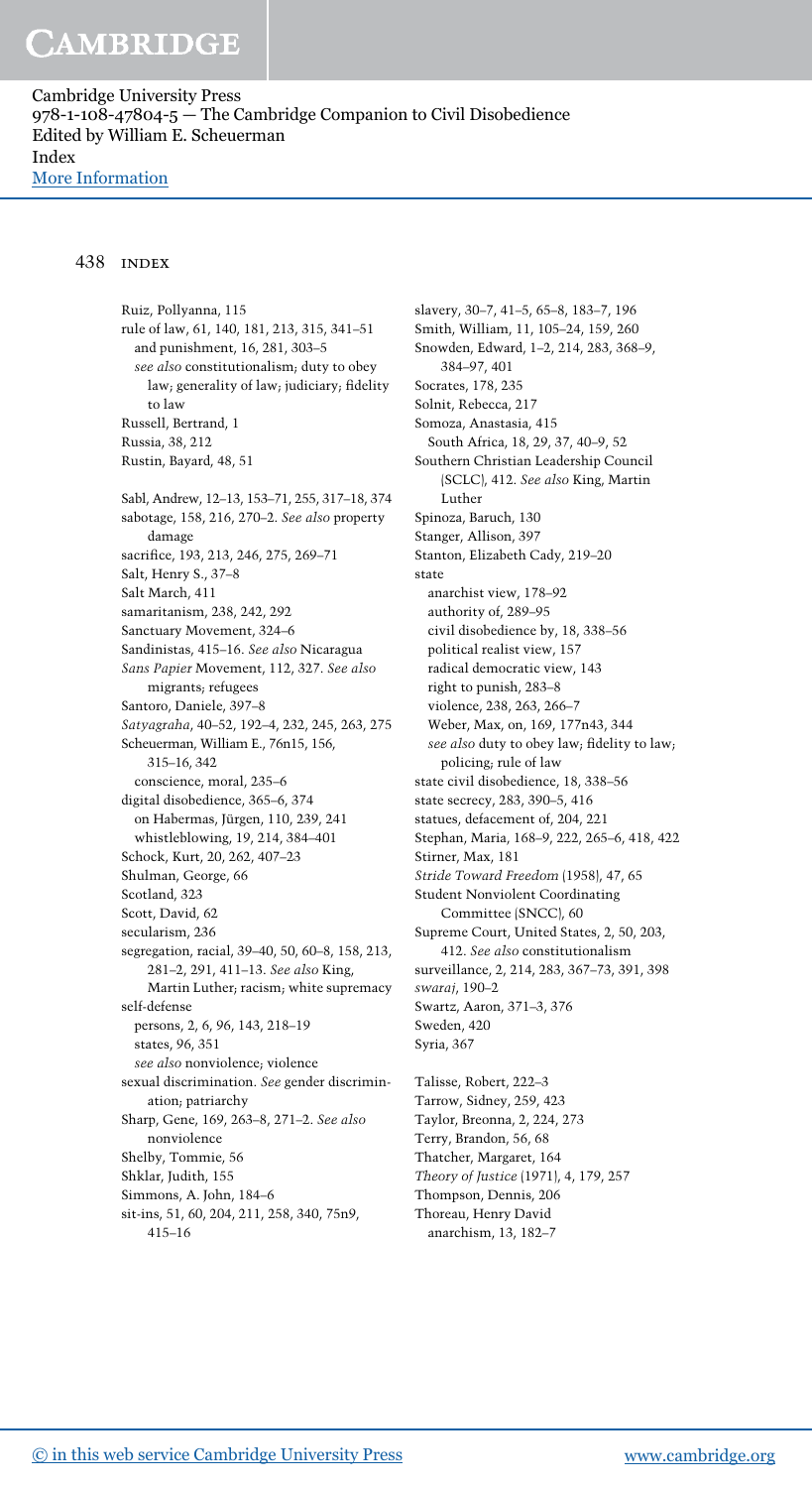Cambridge University Press 978-1-108-47804-5 — The Cambridge Companion to Civil Disobedience Edited by William E. Scheuerman Index [More Information](www.cambridge.org/9781108478045)

#### index 439

civil disobedience, 1, 4, 9–10, 29–52, 182–9 citizenship, 183 conscience, moral, 31–3, 39, 182–3, 235, 410, 419 individualism, 184–6 moral self-sovereignty, 30–4, 37, 185 politics of withdrawal, 182–7 resistance, 29–37, 182–9 on state, 40, 183–4 on violence, 31–4, 44, 48, 186–7 whistleblowing, 385, 399 Tolstoy, Leo, 38–40, 46, 183, 190–2 Transcendentalism, 35, 182 Trudeau, Pierre, 290 Tilly, Charles, 423 trans-state civil disobedience, 17–18, 313–32. See also global civil disobedience Trump, Donald, 72, 203, 225, 273, 328, 384–7. See also United States executive branch; populism; Tully, James, 131, 365 Turkey, 133 Ukraine, 216, 384 Umbrella Movement, 221. See also Hong Kong uncivil disobedience, 2, 14, 123–4, 209–10, 217–25, 237–9, 252n43, 254, 299, 394–5. See also civil disobedience; resistance; revolution; whistleblowing underground railroad, 31 United Nations, 320–1, 324, 331, 351. See also international law United Kingdom, 113–15, 164, 191, 221, 304, 323–4, 367 United States Congress, 103, 384, 412, 415–16 Constitution, 51, 58–64, 97–103, 133, 140, 258, 291–2, 329, 412–14 executive branch, 368, 387, 415–16 Supreme Court, 2, 50, 203, 412 see also King, Martin Luther; Thoreau, Henry Universal Declaration of Human Rights, 321 unjust laws, 10, 313, 417, 295, 325, 421 Dworkin, Ronald, 98–103 Gandhi, Mahatma, 40–7 King, Martin Luther, 50, 59–61, 75n9, 76n15

Rawls, John, 81–86 state civil disobedience, 344, 350 Thoreau, Henry David, 30–7 Uruguay, 353 utopianism, 155, 182, 185, 191–6 vandalism, 221, 269, 292 Venezuela, 341 Vietnam War, 97, 102, 269, 411, 413–16, 419. See also antiwar movements violence civil disobedience, 136–7, 145, 158, 215–16, 254–76 and coercion, 254–76 Gandhi, Mahatma, 193 by states, 238, 263, 266–7 Thoreau, Henry David, 31–4, 44, 48, 186–7 uncivil disobedience, 217–9 see also nonviolence; pacifism; resistance; revolution vigilantism, 219, 287, 394–5 Virginia, 33, 223 Waldron, Jeremy, 208 Walzer, Michael, 292 Weber, Max, 83–4, 169, 177n43, 344–5 Webster, Daniel, 40 Weithman, Paul, 104n6 welfare rights movement, 418 West, Cornell, 224 whataboutism, 163 whistleblowing, 2–3 and civil disobedience, 19, 214, 297, 384–401 conscience, moral, 388, 393, 400 essentially contested concept, 388, 392 fidelity to law, 390–1, 397 legal protections, 399–401 legal sanctions, 195, 385 power inequality, 394, 400–1 in public organizations, 389–92 in private organizations, 389 see also digital disobedience; surveillance; state secrecy White, Stephen, 118–20 white supremacy, 66, 71–2, 79n47, 223–4. See also racism Wilder, Gary, 192